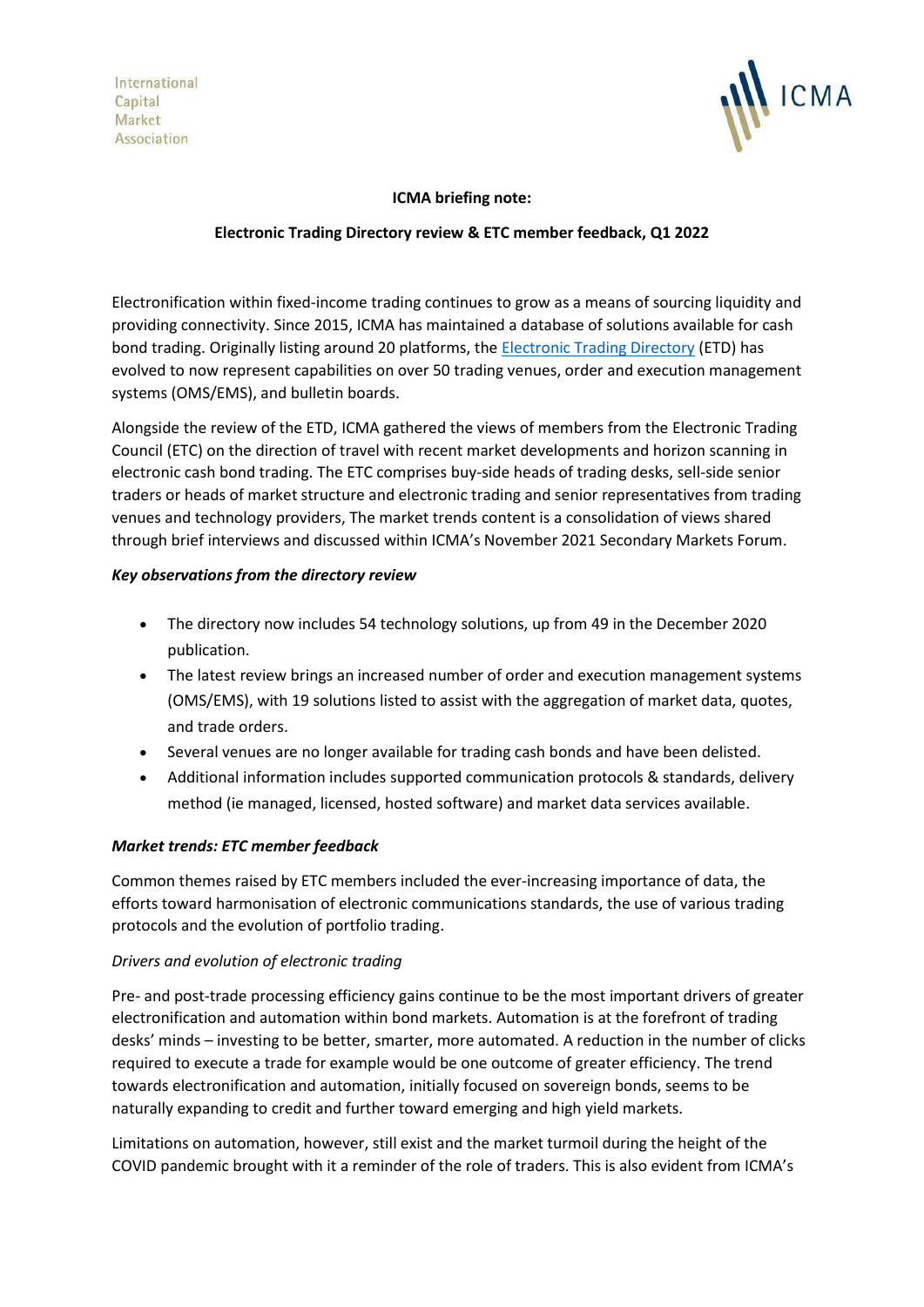May 2020 [report](https://www.icmagroup.org/assets/documents/Regulatory/Secondary-markets/The-European-investment-grade-corporate-bond-secondary-market-and-the-COVID-19-crisis-280520v2.pdf) on the COVID-19 crisis on European investment grade corporate bond trading. Many algorithms ('algos') are still reliant on backwards-looking data and when market dynamics fall outside of their usual parameters human intervention is required beyond oversight and adjustments. Outside unusual periods of market activity, automation is also typically used for normal to smaller ticket sizes. As one member remarked, intending to electronify their bond business and coming from an equities background, they had underestimated both the complexity of bond products and the problem of liquidity.

## *Data*

A key requirement for the continued development of e-trading and automation is harnessing the ever-increasing amount of usable data available on one system. Data aggregation, however, involves the sourcing of information from multiple providers and presenting it in a consistent format, which is often not defined. 'Price', for example could indicate composite price (an average price based on quotes aggregated across various dealers), calculated but not executable, indicative, semi-firm, or other pricing points used for transaction cost analysis (TCA), among others. Various providers also combine trade histories, dealer contributions and comparable securities data to make available trademarked pricing insights. Due to fragmentation of all market data across providers, a greater ability to aggregate and grade pricing data – what is indicative or firm for example – would benefit participants. ICMA's 2021 *[Industry guide to definitions and best practice for bond pricing distribution](https://www.icmagroup.org/assets/documents/Regulatory/Secondary-markets/ICMA-Industry-guide-to-definitions-and-best-practice-for-bond-pricing-distribution-May-2021-170521.pdf)* publication provides a foundation for participants to distinguish been pricing terms such as run, market-run, axe, streaming, and executable.

Looking at industry trends over the last 12 to 18 months it is evident that data aggregation analytics and distribution capabilities remain core drivers for mergers and partnerships. Multiple partnerships with data providers and third-party analytics services with trading venues and order/execution management Systems (O/EMS) were announced. Those data and analytics vendors forming collaborative ventures varied from global service providers to others with less than 50 employees, showing potential for further integration of best-in-class analytics independent of company size.

The use of AI, ML and other advanced analytics capabilities leveraging data still seem not to be prevalent in fixed income, compared to other asset classes such as equities or FX. AI for algo trading still appears limited to pre-programmed execution rules for low volume, liquid trades. AI, however, was noted as a valuable tool allowing users to rebuild synthetic inventories, to infer positions in a given bond with higher probabilities of success. There is also evidence of AI specialist vendors collaborating with bond trading venues, leveraging AI for building pre-trade reference prices for corporate bonds.

#### *Electronic communication messaging standards*

Data standardisation and efforts toward harmonisation of electronic communications protocols featured through discussions among ETC members. The FIX protocol enables firms to exchange trade information electronically, though commonly customised by individual firms – a uniform implementation does not exist. Different standards inhibit growth, and improvements in electronic methods to communicate will improve trading insights and lower post-trade costs. The growing commercialisation of data generated by trading is expected to continue to drive requirements for codified, standardised data for value extraction.

Partnerships across the fixed income market over the last 12 months show demand for workflow and connectivity product enhancements. Multiple O/EMS's continue their expansion in connecting to additional venues. Given the type of connectivity offered by O/EMS's via cloud, we may expect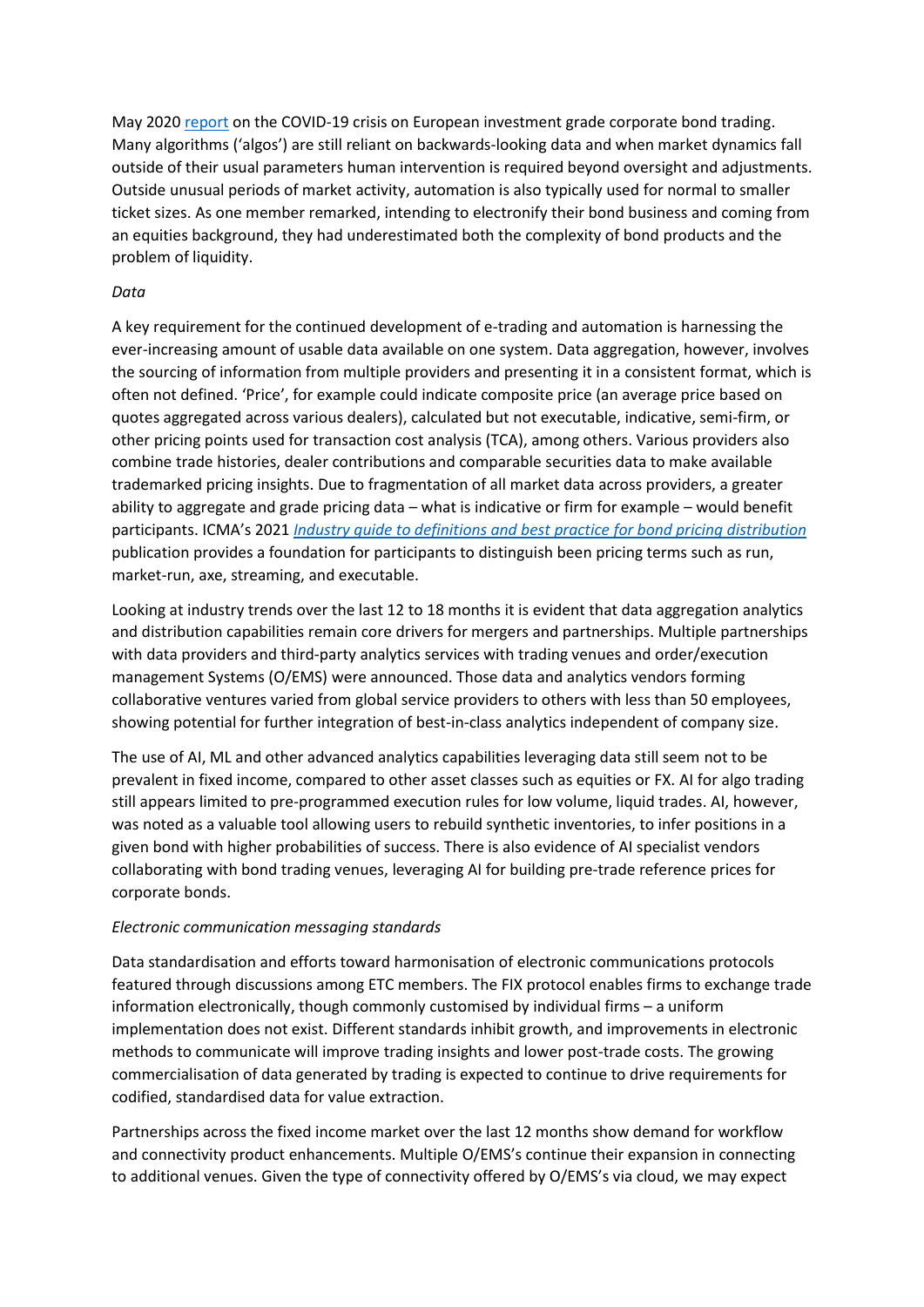greater use of the term 'TaaS' (Trading as a Service). Larger technology providers also look to be increasingly connecting with third parties to deliver greater optionality to users within a streamlined interface.

### *Trading protocols*

The evolution of bond portfolio trading featured as another core theme. Portfolio trading consists of trading a basket of securities (varied sizes, maturity, and liquidity) in one single transaction with one counterparty. Pricing on a portfolio basis was initially seen as an effective strategy to execute a high number of trades that would otherwise be individually processed via RFQ. However, many ETC members seemed sceptical of the trend towards bundling more illiquid ISINs into portfolios with tight prices. Additional concerns were raised around the consolidation of liquidity in a smaller number of institutions, raising uncertainty on the sustainability of the portfolio trading execution method looking ahead.

Various protocols are offered by trading venues and O/EMS's for electronic cash bond trading, as highlighted within ICMA's ETD. Per *[ICMA's 3rd study on the state of the European investment grade](https://www.icmagroup.org/assets/documents/Regulatory/Secondary-markets/Time-to-act-ICMAs-3rd-study-into-the-state-and-evolution-of-the-European-investment-grade-corporate-bond-secondary-market-040320.pdf)  [corporate bond secondary market](https://www.icmagroup.org/assets/documents/Regulatory/Secondary-markets/Time-to-act-ICMAs-3rd-study-into-the-state-and-evolution-of-the-European-investment-grade-corporate-bond-secondary-market-040320.pdf)* (March 2020), selective or multiple request for quote (RFQ) is the most commonly used between buy-side and buy-side. However, market volatility in the preceding 18 months saw many participants resorting to voice trading to avoid the risk of pricing across electronic platforms, as well as a slight shift from the use of multiple RFQ to anonymous RFQ.

In terms of other protocols, some members noted that they would like to see more trading via request for market (RFM), ie two-way prices, which may provide better prices when direction is hidden – some platforms are facilitating this in the emerging markets space. Auctions were also mentioned as a means of consolidating liquidity pools within designated time slots for a variety of ticket sizes. Although a lot of trading volume has moved from over the phone to electronic platforms, especially in the sovereign rates space with more sophisticated algo pricing, opportunities remain for a hybrid model that would bridge liquidity between voice-brokers and e-trading platforms. Prospects for the growth of exchange operated central limit order book (CLOB) trading, usually for small, liquid instruments, remain to be seen.

All-to-all trading remains mixed in terms of market adoption and support. All-to-all trading connects all participants, sell-side and buy-side, (usually anonymously) and allows all firms on a venue to request quotes. Some buy-side firms and trading venues support the growth of proactive pricemaking from all-to-all connectivity. Sell-side firms welcome any technology to facilitate less-liquid bonds moving from seller to buyer, though tended to flag that the illiquid nature of many bonds requires bank balance sheets for capital provisions. Additionally, it seems that trading via all-to-all protocols still only accounts for a small proportion of all trading and any percentage increases are only in the single digits. As one member explains, asset managers are still reliant on large banks providing liquidity.

Within this context, there is also evidence of increased collaboration among the buy-side with data sharing platforms to pool and distribute transaction data, thereby increasing transparency. At the same time, respondents reflected on the positive impact of a bond consolidated tape on transparency, bringing information on executed prices to facilitate pricing negotiation – whether it be all-to-all or bilateral.